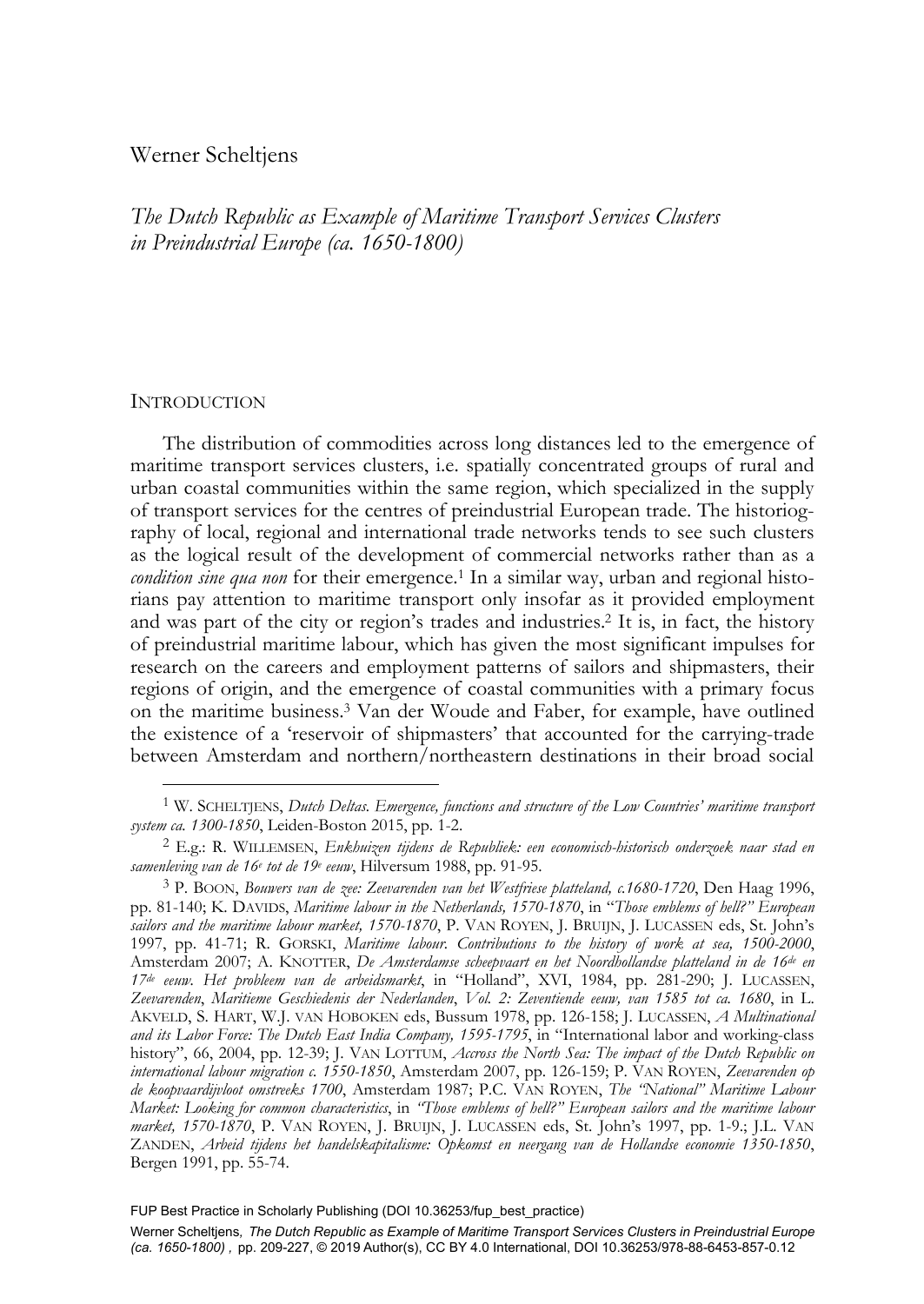analysis of the rural area North of Amsterdam (Noorderkwartier) and the province of Friesland.4 The geographical concentration of this 'reservoir' changed in the course of the early modern period from the Noorderkwartier to Friesland around 1650 and Groningen around 1750. Maritime historians have explained this geographical shift as the result of increasing demand for smaller ships in Amsterdam, which were supplied by masters from Friesland and - later - Groningen. Alternatively, Van Zanden has explained this geographical shift in economic terms as the outcome of structural changes in the organisation of labour, arguing that the rise of wage labour opened the door for the development of a services sector as part of the local (rural) economy.5 To inhabitants of the coastal areas in the Low Countries, where water transportation was a vital part of everyday life in the peat-digging industry, the fisheries or the domestic carrying trade, the supply of maritime transport services was a logical choice.<sup>6</sup>

Although research into the maritime labour market and its spatial dynamics continues to produce valuable insights into this important aspect of the maritime transport sector,<sup>7</sup> the rise and decline of maritime transport services clusters cannot be studied based on maritime labour market analysis alone.8 Recruitment patterns of seafarers to man the merchant fleet varied with the size of the ship and the routes sailed, and could include the immediate geographical surroundings of the shipmaster (captain) as well as distant places with an excess supply of labour. The geographical shift in the maritime labour market is not identical to that of the location of maritime transport services clusters. So, how can the rise and decline of maritime transport services clusters be explained? Could it be done perhaps in economic terms, as the result of changes in the cost of services or the cost of capital? The cost of services-model would argue that the enduring search for cheaper transportation forced the spatial development of the 'reservoir of shipmasters' from the Noorderkwartier in the sixteenth century to Groningen after 1750. But it cannot explain the presence of cheaper transporters in some ports and their absence in others. The cost of capital-model would assume that investors with their greater financial means would prefer to invest in larger ships than their 'less fortunate' colleagues in Friesland and the Province of Groningen. But it cannot explain why investors from Amsterdam would not invest in smaller ships themselves in order to

<sup>4</sup> A.M. VAN DER WOUDE, *Het Noorderkwartier: Een regionaal historisch onderzoek in de demografische en economische geschiedenis van westelijk Nederland van de late middeleeuwen tot het begin van de negentiende eeuw*, Wageningen 1972, pp. 362-398; J.A. FABER, *Drie Eeuwen Friesland: Economische en sociale ontwikkelingen van 1500 tot 1800*, Leeuwarden 1973, pp. 264-292. The same line of reasoning can be found in: P. VAN ROYEN, *Zeevarenden*, cit.; J.L. VAN ZANDEN, *Arbeid*, cit.; P. BOON, *Bouwers van de zee*, cit.; M. VAN TIELHOF, *The 'Mother of all Trades': The Batlic Grain Trade in Amsterdam from the Late 16th to the early 19th Century*, Leiden-Boston-Köln 2002.

<sup>5</sup> J.L. VAN ZANDEN, *Arbeid*, cit. 52; J. DE VRIES, *The Dutch Rural Economy in the Golden Age, 1500- 1700*, New Haven and London 1974.

<sup>6</sup> W. SCHELTJENS, *Dutch Deltas*, cit. p. 15. Indeed, the sectors in which the division of labour caught on, were not only the agrarian sector and the textile industry, as De Vries seems to suggest. See: J. DE VRIES, *Rural Economy*, cit. pp. 119-174; J.L.VAN ZANDEN, *Arbeid*, cit. pp. 44-46. 7 E.g. J. VAN LOTTUM, *Across the North Sea*, cit.

<sup>8</sup> The rest of this section is based on W. SCHELTJENS, *Dutch Deltas*, cit. pp. 6-7.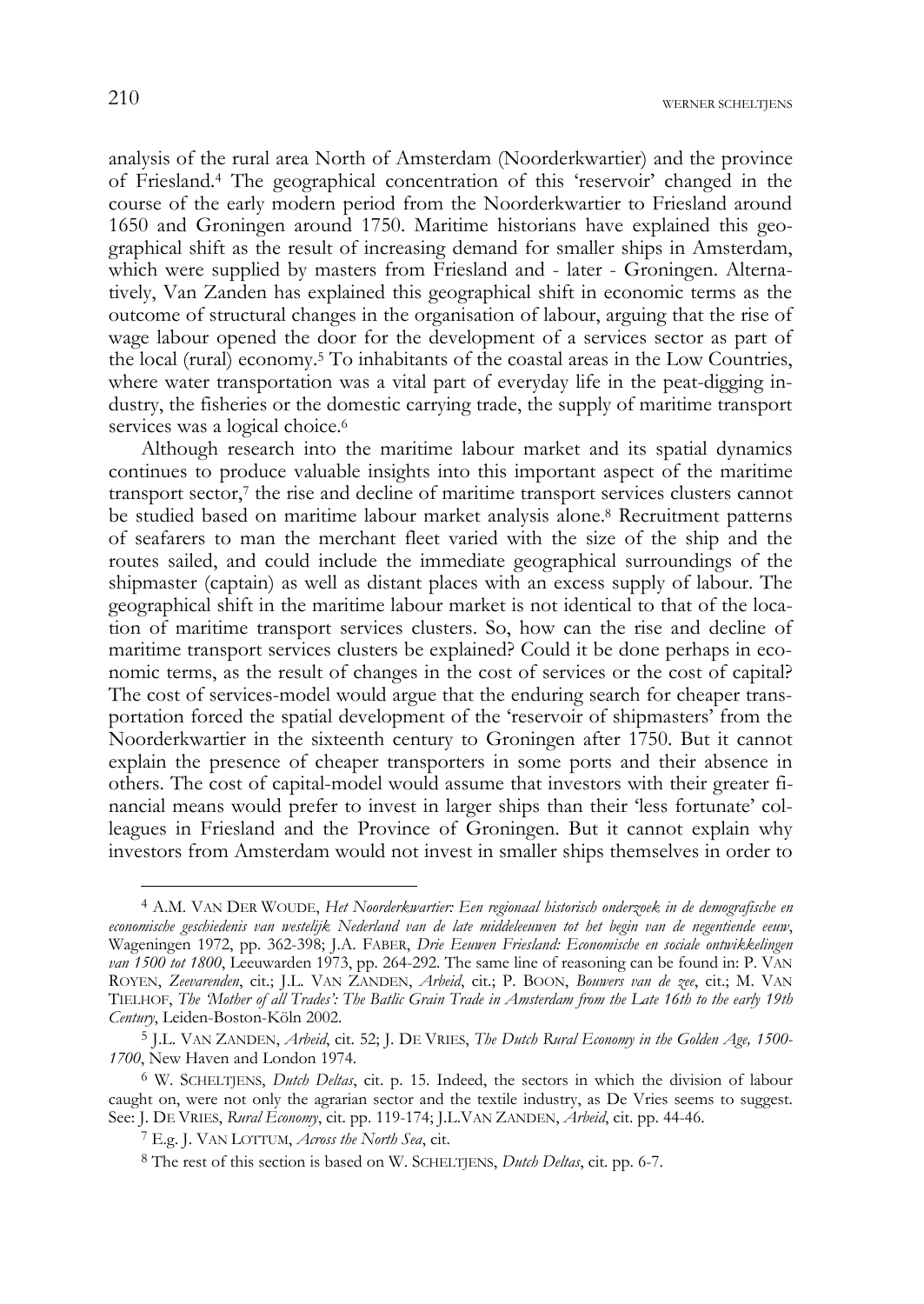keep the services sector in their own hands. In short, mainstream models do not pay enough attention to the space in which the carrying trade developed. The intimate link between the regional economy and the emergence of international transport services clusters is taken for granted rather than analysed.

# 1. THE 'DUTCH CASE'

A recent case-study on the Dutch maritime transport sector in preindustrial times<sup>9</sup> – further referred to as the 'Dutch case' – has put space back in the front seat, showing that the structure of the regional economy and the size and scope of international trade networks determined the rise and decline of maritime transport services clusters in the Age of Sail.

Before 1400,10 rural coastal communities were interested for the most part in transporting their local produce to (potential) buyers in nearby centres of trade. Whether they were located directly at the waterfront or further inland, rural coastal communities had a simple social structure, completely centred on their own, local production. Sometimes these communities are depicted with the term *occupational community* to indicate that the entire local society was orientated on one single branch of industry.11 Such communities – not more than settlements in their earliest form – developed in the Low Countries at places where sea or land offered the possibility to gain an income and thus to survive. Fishing communities were an obvious form of *occupational communities*, but settlements of peat-cutters could also be mentioned. Before 1400, shipmasters in such coastal communities hardly participated in the international goods trade.

Gradually (mostly after 1400), an increase in transport services for estuarine and coastal shipping can be observed in villages where the local production of fish, dairy or peat was the main occupation. A similar rise also occurred in a growing number of urban centres, where the economy was driven by the local production of goods and the development of regional distribution functions.12 A process of labour division in the local community, facilitated by regional economic development, on one hand, and the rise of international maritime trade, on the other, formed the basis of these developments. In the case of *occupational communities* with an intrinsic transport need, such as the aforementioned fishing communities and settlements in peat-digging areas, the emancipation of the transport function was a logical possible outcome of the division of labour. Paraphrasing De Vries, one could describe this process as the transition from *subsistence* transport, which merely existed for the benefit of the local community, to *commercial* transport, that was not

j

<sup>9</sup> W. SCHELTJENS, *Dutch Deltas*, cit.

<sup>10</sup> The following sections are a based on *Ibid*., pp. 27-65; W. SCHELTJENS, *Het ontstaan van een geïntegreerde maritieme transportruimte in de Lage Landen, ca. 1300-1800*, in "Revue belge de la Philologie et d'Histoire", 92, 2014, pp. 293-365. 11 Based on: A. DE WIT, *Leven, werken en geloven in zeevarende gemeenschappen: Schiedam, Maassluis en* 

*Ter Heijde in de zeventiende eeuw*, Amsterdam 2008, p. 15. 12 Cf. H.J. SMIT, *Het Kamper Pondtolregister van 1439-1441*, in "Economisch-historisch Jaarboek:

bijdragen tot de economische geschiedenis van Nederland", 5, 1919, pp. 209-296 there 211-212.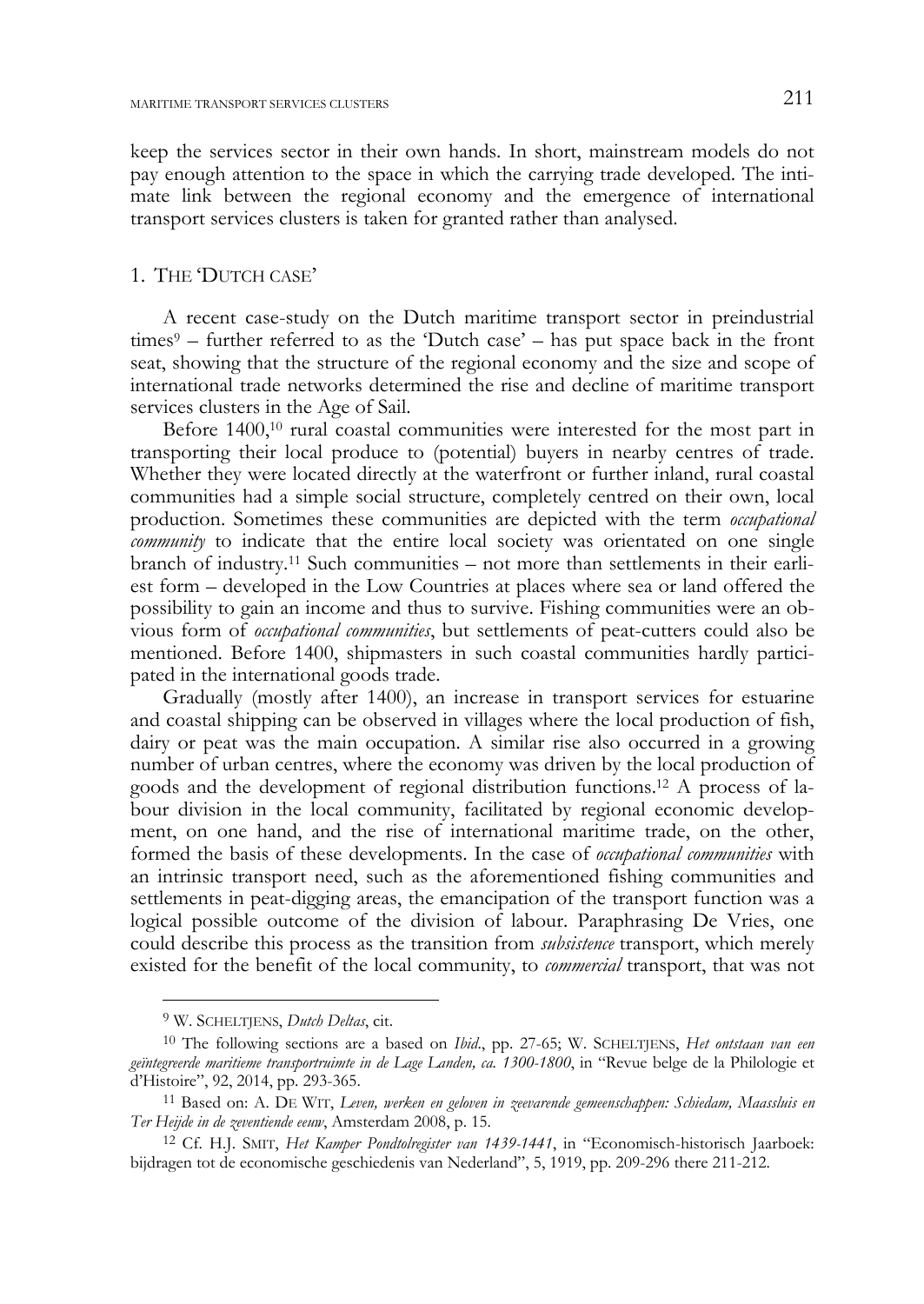$212$  werner scheltjens

only at the disposal of the local community, but could also be hired by 'third parties'. However, this outcome must not be understood in black-and-white terms. For centuries to come, the professional activities of commercial transporters would still be characterised by *pluriactivité*, or the combination of different income-seeking economic activities in the course of the year.13

Due to the emerging economic interaction with the surrounding areas, gradually the rural coastal communities became part of larger societal structures, which in turn facilitated the emergence of new 'central places', striving to confirm their regional dominance in the form of city rights. The emerging 'central places' brought about population growth and the development of a merchant class. For the most part, these merchants employed carriers from their own communities to execute interregional goods trade. However, geographical and technological circumstances allowing (i.e. if they had ships to do so), carriers from surrounding rural communities could participate in the interregional goods trade as well. Thus, rural communities could develop into full-fledged services suppliers.14

The period of urban development in the Low Countries in the late Middle Ages was followed by a period of infrastructural development. Cities remained the catalysts for the infrastructural changes. In the course of the sixteenth century, they started to function more and more as *gateways* for information,<sup>15</sup> facilitating the establishment of more complex transport routes, which could be sailed by an increasing number of competing suppliers from the city and its rural surroundings. More and more, information and knowledge about markets and prices (of goods and services), as well as about the supply and quality of transport services, accumulated in cities. The informative function of cities had significant impact on the further evolution of the relationship between cities and rural areas and of the Dutch maritime transport sector. Maritime transporters from rural coastal communities, which had been attracted to cities in the wake of increasing demand for the rural area's produce, now became active on shipping routes, which were no longer linked to their domicile. The ties between trade networks and transport systems loosened and an 'autonomous' maritime transport market started to emerge.

<sup>13</sup> On the notion *pluriactivité* and its meaning in maritime-historical research, see: *Entre terre et mer. Sociétés littorales et pluriactivités (XVe – XXe siècle)*, G. LE BOUËDEC, F. PILOUX, C. CÉRINO, A. GEISTDOERFER eds, Rennes 2004; T. SAUZEAU, *La pluriactivité des marins du long cours au XVIIIe siècle*, in "Annales de Bretagne et des Pays de l'Ouest", 120, 2013, pp. 65-78.

<sup>14</sup> F. KETNER, *Handel en scheepvaart van Amsterdam in de vijftiende eeuw*, Leiden 1946, pp. 97-100.

<sup>15</sup> C. LESGER, *Handel in Amsterdam ten tijde van de Opstand. Kooplieden, commerciële expansie en verandering in de ruimtelijke economie van de Nederlanden ca. 1550-ca. 1630*, Hilversum 2001, pp. 209-249; P. STABEL, *Dwarfs among Giants: the Flemish urban network in the Late Middle Ages*, Leuven-Apeldoorn 1997, pp. 137-175.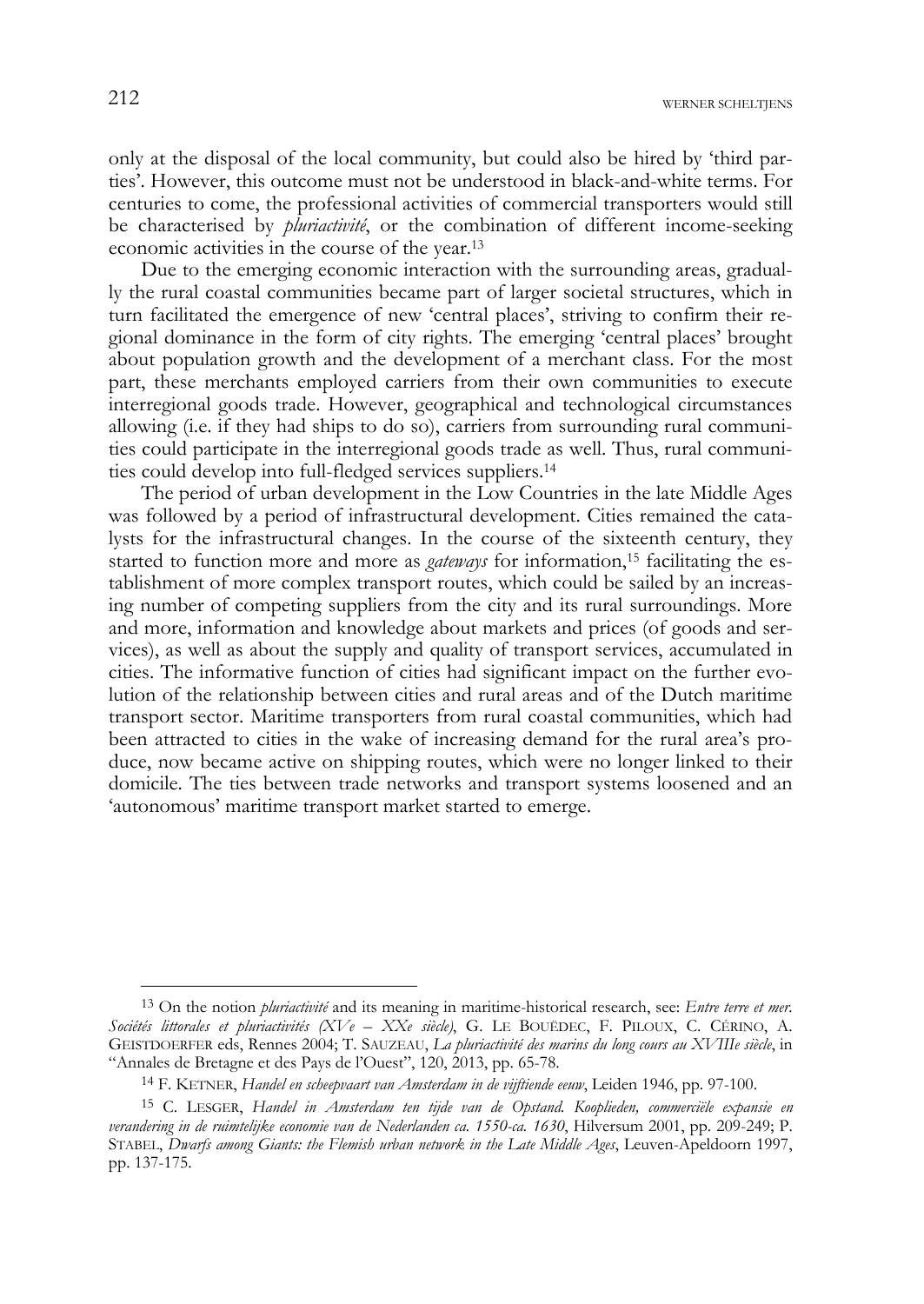

Fig. 1. **Model for the emergence of a maritime transport sector** 

Based on: W. SCHELTJENS, *Dutch Deltas*, cit., pp. 33, 37, 42 and 51

The period of infrastructural development reached its peak around 1650. Amsterdam and Rotterdam started to dominate the urban relations in the Dutch Republic and "many functions previously executed by the whole urban area" now shifted to these centres.16 The continuous development of Amsterdam and later Rotterdam into centres of European freight distribution found expression in population growth and in the increasing accessibility of these cities.17 Because of the dominance of Amsterdam and Rotterdam, rural communities and secondary cities in the same region gradually lost their autonomy in the organisation of international trade.18 This led to the final division between transport systems and trade networks. Secondary cities lost their independence as information centres for trade and

<sup>16</sup> M. 'T HART, *De Nederlandse Republiek en de betekenis van steden*, in *Een wonder weerspiegeld: de Nederlandse Republiek in Europees perspectief*, K. DAVIDS, J. LUCASSEN eds, Amsterdam 2005, pp. 53-89 there 71.

<sup>17</sup> *Ibid.*, p. 57.

<sup>&</sup>lt;sup>18</sup> This shift is part of a broader process situated in the first half of the eighteenth century, of which the contours already became visible in the second half of the seventeenth century. See: *Ibid*., p. 71.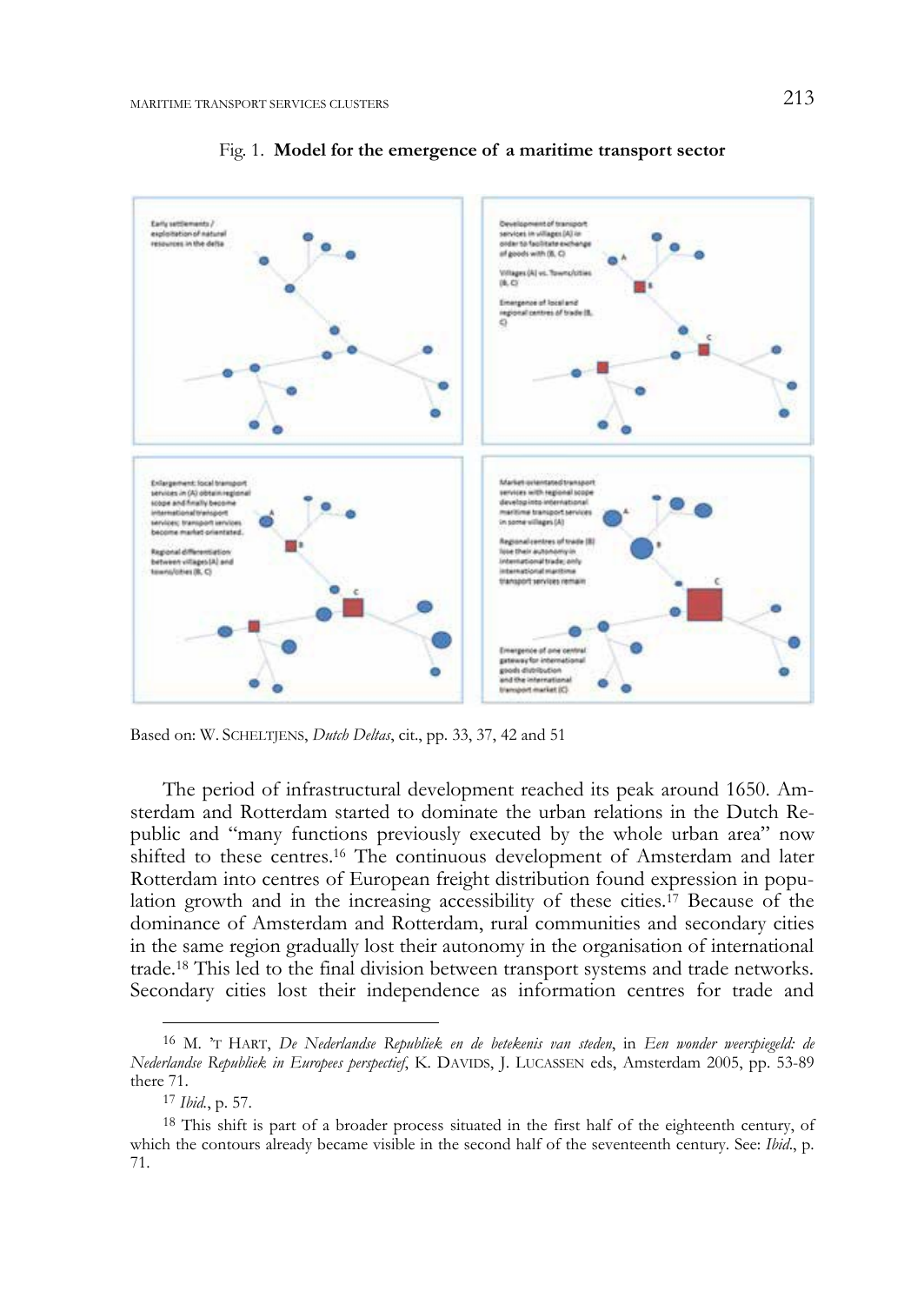transport. Their place was taken by one central *gateway*. Whereas at the beginning of the seventeenth century, the developing *gateway* system still had the form of a limited number of regional 'meeting points' of trade networks and transport systems, around 1700, the role of the remaining *gateway* had evolved to that of a single 'meeting point' of trade networks and transport systems for large coastal regions. This is clearly visible in the evolution of the share of shipmasters passing the Sound from their domicile in eastern direction between 1557 and 180019.





Source: *Tabeller over Skibsfart og varetransport gennem Oresund 1497-1660, I: Tabeller over Skibsfarten*, cit.; *Tabeller over Skibsfart og varetransport gennem Oresund 1661-1783 og gennem Storebaelt 1701-1748, I: Tabeller over Skibsfarten*, cit.; STRO. Graph published in W. SCHELTJENS, *Dutch Deltas*, cit., p. 49.

Until 1660, circa 80% of all Dutch shipmasters left for the Baltic from their own domicile. Between 1660 and 1700 a complete turnaround occurred. Around 1700, only 5% of all Dutch shipmasters departed from their own domicile (see graph 1). The larger part of the shipmasters departed from Amsterdam, the only remaining *gateway* in the Zuiderzee. In the first half of the eighteenth century, the

<sup>19</sup> *Tabeller over Skibsfart og varetransport gennem Oresund 1497-1660, I: Tabeller over Skibsfarten*, N. ELLINGER BANG, K. KORST eds., Copenhagen-Leipzig 1922; *Tabeller over Skibsfart og varetransport gennem Oresund 1661-1783 og gennem Storebaelt 1701-1748, I: Tabeller over Skibsfarten*, N. ELLINGER BANG, K. KORST eds., Copenhagen-Leipzig 1930.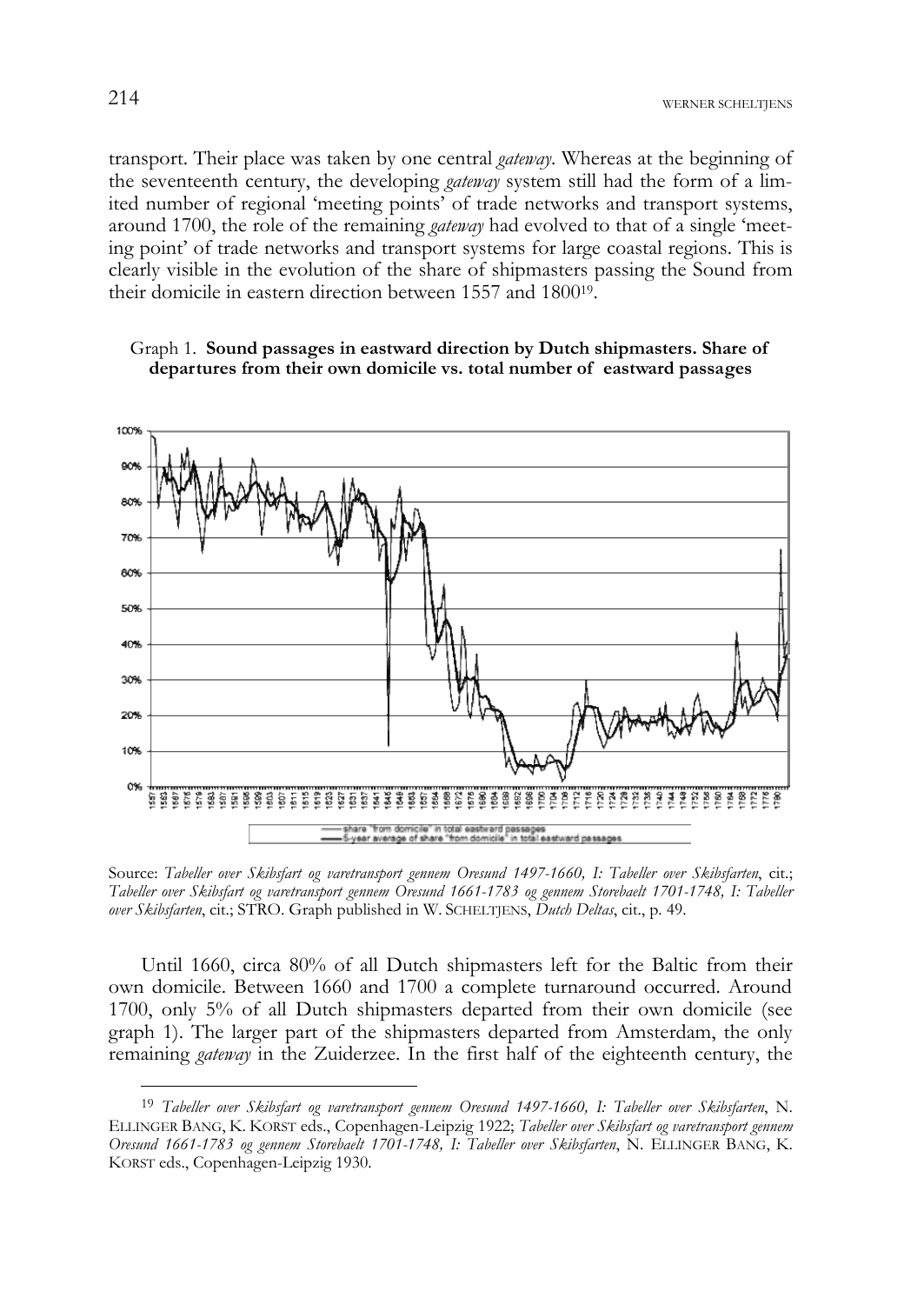share of shipmasters leaving from their own domicile to the Sound would stabilize at 15% to 20%. These developments obviously had consequences for the scale of the maritime transport sector in secondary cities and rural areas. Shipmasters of secondary cities, who originally served the carrying trade of their own city, lost their own, locally organised transport market due to the structural changes after 1660. Operational specialisation – or specialisation in the trade on certain routes and the transportation of certain goods – caused an absolute decline in this case. Possibly, the decline was strengthened by *business life cycle*-patterns, where the maritime transport sector was replaced by another business activity in bad times and thus could disappear within one generation. This, however, was less of a problem for the central *gateways*, as they had a much more diversified services supply. Similarly, for rural shipmasters, the change was not necessarily dramatic. The transport market moved, but their activities stayed the same, namely: supplying services to 'third parties', who (mostly) did not come from their own domicile. In this case, operational specialisation could have a positive effect. Indeed, several rural maritime transport communities were able to build a strong position in the international cargo trade on certain routes. However, as was the case with secondary cities, operational specialisation could also have a negative effect. The needs of the *gateway*, and the fulfilment of these needs, which was bounded by economic-political and physicalgeographical circumstances, determined the routes and goods of the maritime transport communities serving this *gateway*. When changes occurred in the market, either due to long-term changes or because of external *shocks*, rural maritime transport communities quickly lost their market position.20 When the spatial structure of an international trade network, in which a maritime transport community had taken up its place as services provider, changed under the influence of economic-political or physical-geographical factors, that maritime transport community was the first to suffer the consequences. When a domestic trade network, out of which a maritime transport community had developed, declined, the maritime transport community would also start to decline.

Based, among other sources, on the relatively dense information provided by the Sound Toll Registers Online (further: STRO),21 the 'Dutch case' has shown that shipmasters organized and executed their business in a particular spatial and temporal context, often recurring to collective strategies. Shipmasters' movement trajectories were never truly unique nor isolated: exogenous as well as endogenous factors influence their occurrence and allow these trajectories to change over time. The exogenous factors comprise the political, economic and environmental framework in which the movement takes place. Disturbances such as bad harvests, warfare or blockade provoked temporary adaptations in the routes of shipmasters, but could also lead to permanent changes in the shipmasters' operational strategies. The endogenous factors comprise the direct societal surroundings of the shipmaster, i.e. his environment of fellow masters from the same cluster, which exerted a signifi-

<sup>20</sup> For a case study on the Dutch grain trade in the eighteenth century, see: W. SCHELTJENS, *The Changing geography of demand for Dutch maritime transport in the eighteenth century*, in "Histoire & Mesure", XXVII, 2012, pp. 3-47. 21 www.soundtoll.nl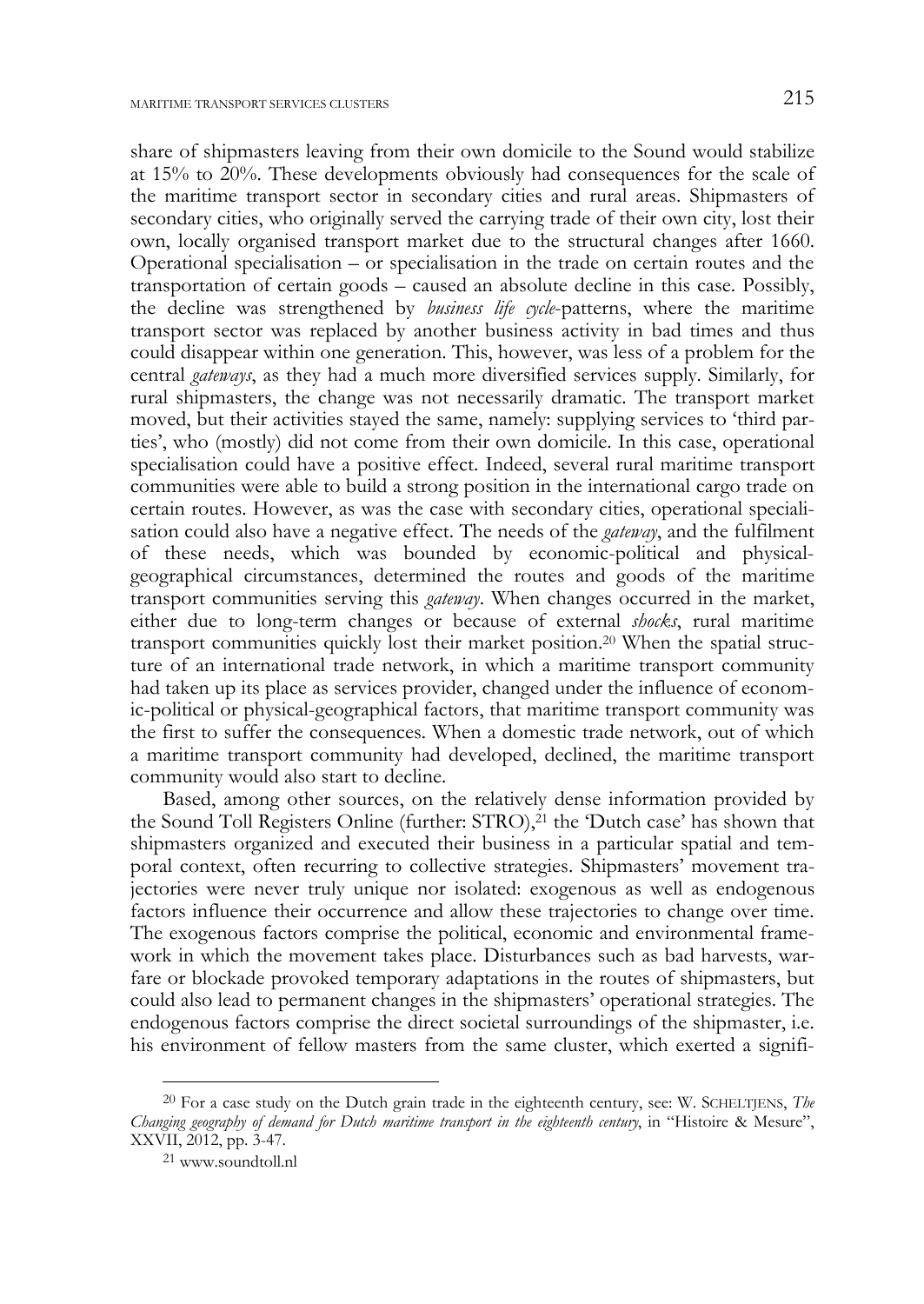cant influence on the choice of routes and cargo specialization of the individual shipmaster. Informal 'rules of the game' played a decisive role in the emergence, growth and decline of specialized maritime transport communities in the Low Countries. In the end, communities of maritime transporters could turn out to be more or less efficient, when dealing with external shocks and disturbances.

|         | Groningen      |       |           |        |       | Pekela       |       |           |       |        |
|---------|----------------|-------|-----------|--------|-------|--------------|-------|-----------|-------|--------|
| Period  | <b>TOT</b>     | 3rd A | <b>HR</b> | HP     | A'dam | <b>TOT</b>   | 3rd A | <b>HR</b> | HP    | A'dam  |
| 1670-79 | $\mathbf{1}$   | 100%  | $0\%$     |        |       |              |       |           |       |        |
| 1680-89 | $\overline{4}$ | 81%   | 19%       | 100%   | 68%   |              |       |           |       |        |
| 1690-99 | $\overline{4}$ | 96%   | $4\%$     | 100%   | 94%   |              |       |           |       |        |
| 1700-09 | $\overline{4}$ | 86%   | 14%       | 100%   | 86%   |              |       |           |       |        |
| 1710-19 |                |       |           |        |       |              |       |           |       |        |
| 1720-29 | 15             | 65%   | 35%       | 96%    | 52%   |              |       |           |       |        |
| 1730-39 | 15             | 41%   | 59%       | 97%    | 28%   |              |       |           |       |        |
| 1740-49 | 23             | 71%   | 29%       | 97%    | 52%   | $\mathbf{1}$ | 100%  | $0\%$     |       |        |
| 1750-59 | 41             | 76%   | 24%       | 82%    | 51%   |              |       |           |       |        |
| 1760-69 | 116            | 71%   | 29%       | $87\%$ | 36%   | 8            | 83%   | 17%       | 35%   | 51%    |
| 1770-79 | 132            | 67%   | 33%       | 78%    | 45%   | 62           | 68%   | 32%       | 56%   | 49%    |
| 1780-89 | 124            | 70%   | 30%       | 37%    | 42%   | 140          | 83%   | 17%       | 14%   | 57%    |
| 1790-99 | 119            | 78%   | 22%       | 44%    | 34%   | 161          | 89%   | $11\%$    | 16%   | 63%    |
| 1800-09 | 43             | 79%   | 21%       | 16%    | 46%   | 41           | 75%   | 25%       | 17%   | 67%    |
| 1810-19 | 95             | 90%   | 10%       | 71%    | 44%   | 121          | 89%   | $11\%$    | $7\%$ | 52%    |
| 1820-29 | 91             | 95%   | $5\%$     | 73%    | 38%   | 162          | 95%   | $5\%$     | $5\%$ | 37%    |
| 1830-39 | 89             | 9%    | $11\%$    | 69%    | 38%   | 225          | 97%   | $3\%$     | $7\%$ | 38%    |
| 1840-49 | 116            | 84%   | 16%       | 92%    | 35%   | 276          | 96%   | $4\%$     | $2\%$ | 35%    |
| 1850-56 | 138            | 92%   | $8\%$     | 90%    | 18%   | 387          | 97%   | $2\%$     | $4\%$ | $21\%$ |

Tab. 1. **Key data about the maritime transport communities of Groningen and Pekela** 

Based on STRO. Legenda: TOTAL = 10-year average of the total number of passages through the Danish Sound by shipmasters domiciled in Groningen or Pekela; 3rd A = share of passages to or from other areas than the homeregion (HR) of the shipmaster (here: Province of Groningen);  $HP =$ share of passages to the homeport of the shipmaster (as share of HR);  $\Lambda$ 'dam = share of passages to or from the selected maritime transport communities' gateway (here: Amsterdam).

The 'Dutch case' contains different scenarios describing the rise and decline of maritime transport services clusters in the wake of changes in the structure of international trade networks or the regional economy. Some key data about two communities of the maritime transport services cluster in the north-eastern part of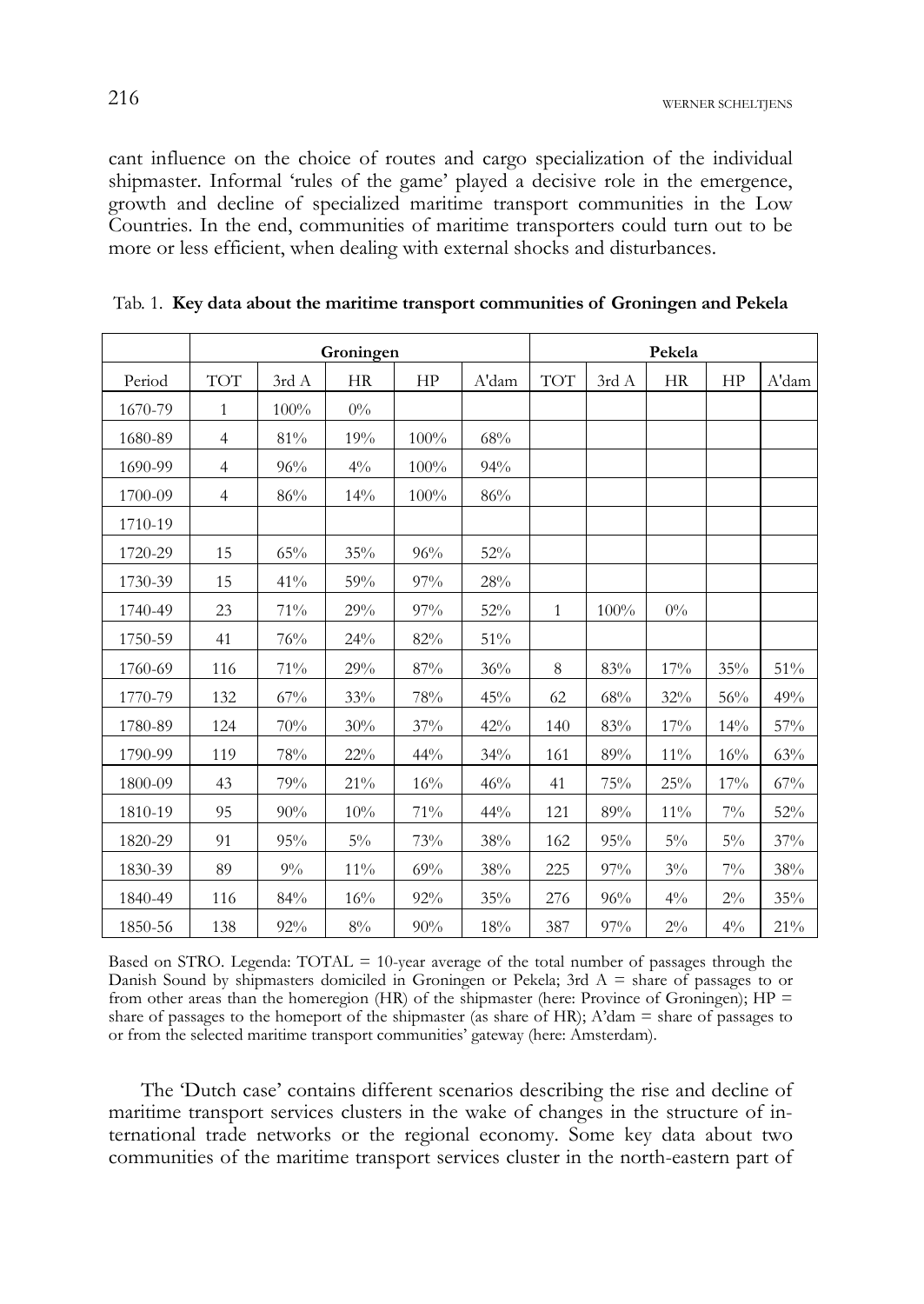the Netherlands, the city of Groningen and the peat-digging settlement of Pekela, show how structural changes in the regional economy could have a positive or a negative effect, provoking the rise of maritime transport services clusters in some areas and their decline in other. Additionally, a survey of long-term changes in the composition of the maritime transport community of the Frisian town of Hindeloopen between 1670 and 1790, based on information gathered from STRO, allows describing the impact of exogenous and endogenous factors on the rise and decline of one single maritime transport community.

The key data for the maritime transport community of the city of Groningen show (see Table 1):

The transport community's rise from 1740 onwards, a period of decline during the first decades of the nineteenth century and then recovery from 1840 onwards. The 10-year averages of the number of passages through the Danish Sound by masters domiciled in the city of Groningen are indicative of the community's long-term development.

The increasing share of transportation on routes that do not depart from or are destined to the home region of the masters, i.e. the Province of Groningen. This increase is shown as the 10-year average share of passages through the Danish Sound by shipmasters domiciled in Groningen, which depart from or are destined to 'third areas'.

‐ The long-term decline in the share of the *gateway* Amsterdam as one of the Groningen masters main destinations. The decline is visible in the 10-year average share of passages through the Danish Sound by shipmasters domiciled in Groningen, which depart from or were destined to Amsterdam.

The decline of the home region (i.e. the Province of Groningen) as region of departure or destination in the shipping patterns of masters domiciled in the city of Groningen. The decline is apparent in the 10-year average share of passages through the Danish Sound by shipmasters domiciled in Groningen, which depart from or were destined to their own home region. The share of the homeport signifies the part of the transport services departing from or destined to the home region, which went to the shipmaster's domicile.

Similarly, the key data for the maritime transport community of the peatdigging settlement of Pekela show (see table 1):

The transport community's rise from 1740 onwards, a short period of decline during the first decade of the nineteenth century, and sustained growth from 1810 onwards. The 10-year averages of the number of passages through the Danish Sound by masters domiciled in Pekela are indicative of the community's long-term development.

‐ The predominant share of transportation on routes that do not depart from or are destined to the home region of the masters, i.e. the Province of Groningen. The 10-year average share of passages through the Danish Sound by shipmasters domiciled in Pekela, which depart from or are destined to 'third areas' and do not call at ports in the home region, was high from the start and continued to increase well into the nineteenth century.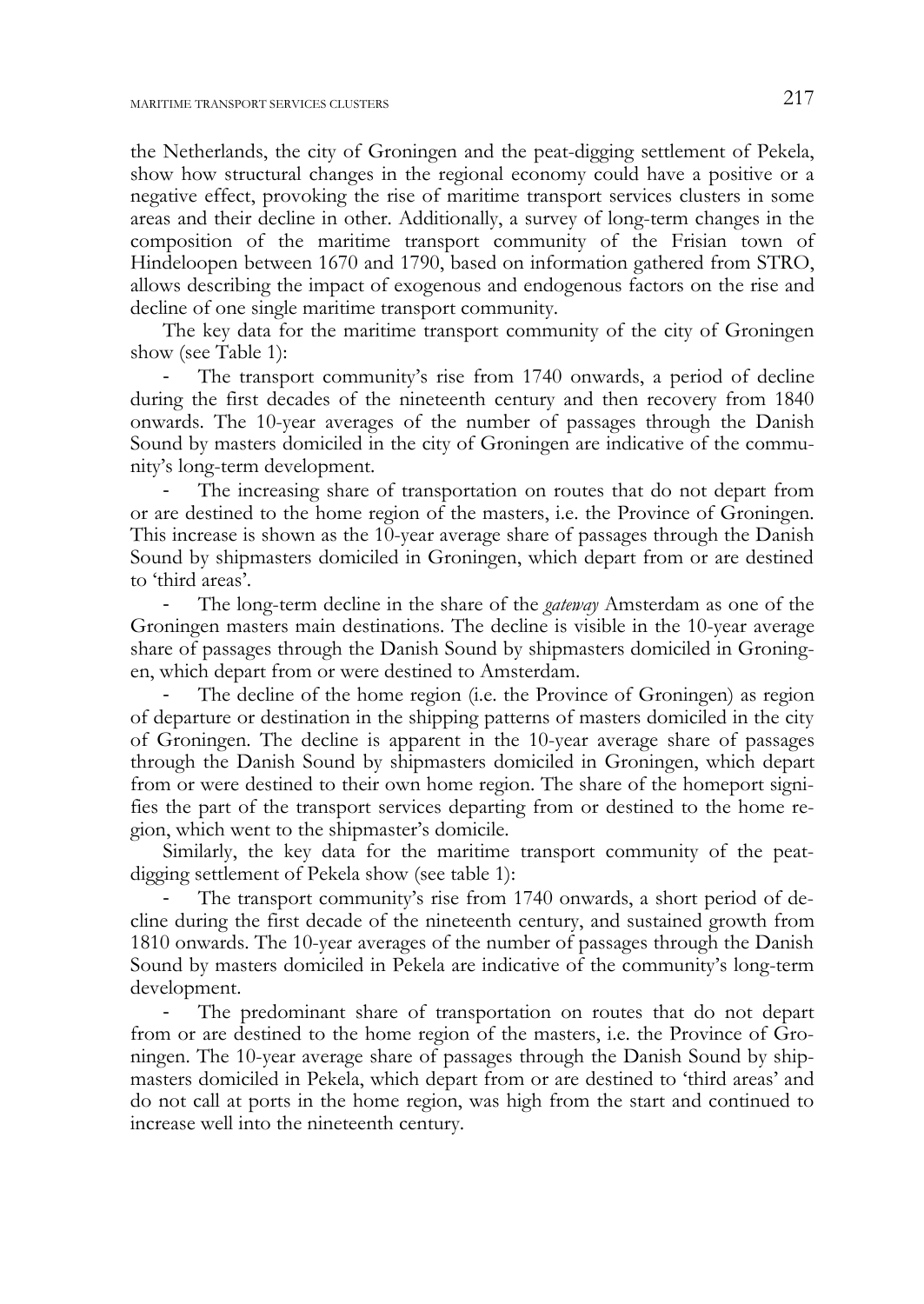‐ The long-term decline in the share of the *gateway* Amsterdam as one of the Pekela masters main destinations. The 10-year average share of passages through the Danish Sound by shipmasters domiciled in Pekela, which depart from or were destined to Amsterdam shows this decline. As with Groningen, the decline starts in the second decade of the nineteenth century, when Amsterdam had definitively lost its previous position to competitors in the North Sea area, such as Rotterdam and Antwerp.

The decline of the home region (i.e. the Province of Groningen) as region of departure or destination in the shipping patterns of shipmasters domiciled in Pekela. The decline is apparent in the 10-year average share of passages through the Danish Sound by shipmasters domiciled in Pekela, which depart from or were destined to their own home region. The share of the homeport signifies the part of the transport services departing from or destined to the home region, which went to the shipmaster's domicile.

Groningen and Pekela provide fine examples of the emergence of maritime transport services locations in rural coastal areas with a close connection to a major gateway for international trade (i.e. Amsterdam). In the case of Pekela, the settlement developed from scratch; in the case of Groningen, the small degree of autonomy of secondary cities can be readily observed. In both Pekela and Groningen, the intimate relation between regional economic structure and the supply of maritime transport services is clear. In Pekela, the emergence of the maritime transport sector coincided with rapid peat production increases, the development of a canal infrastructure for its distribution and the rapid growth of the demand for peat in Amsterdam and other major commercial centres in the Dutch Republic (see graph  $2)^{22}$ . The sustained growth of maritime transport services in Pekela, however, went hand in hand with the decline of peat production in the first half of the nineteenth century. During this phase, transportation services seem to have obtained greater value as a means to survive. Quite literally, the transport sector became detached from its origins.

Throughout the early modern period, shipmasters from Hindeloopen were the Dutch Republic's most famous timber transporters.23 Operating mostly on behalf of merchants and entrepreneurs in North Holland, shipmasters from Hindeloopen transported large quantities of timber from Norway to Amsterdam since the sixteenth century.24 The reputation built up by the local community of shipmasters triggered further specialisation in ship type, route and cargo.25 For a significant period, shipmasters from Hindeloopen were considered 'the best in the business'; their knowledge and skill was recognised far beyond community borders. As a rule, the reputation of a local population of shipmasters was based on a small set of very

<sup>22</sup> M.A.W. GERDING, *Vier eeuwen turfwinning: De verveningen in Groningen, Friesland, Drenthe en Overijssel tussen 1550 en 1950*, Utrecht 1995, pp. 69-71.

<sup>23</sup> S. LOOTSMA, *De Zeevaart van Hindeloopen in de zeventiende en achttiende eeuw*, in "Economisch-Historisch Jaarboek", 21, 1940, pp. 218-296.

<sup>24</sup> E. BOSSE, *Norwegens Volkswirtschaft vom Ausgang der Hansaperiode bis zur Gegenwart mit besonderer Berücksichtigung der internationalen Handelsbeziehungen. Erster Teil*, Jena 1916, pp. 87-94.

<sup>25</sup> For details, see W. SCHELTJENS, *Dutch Deltas*, cit., pp. 146-154.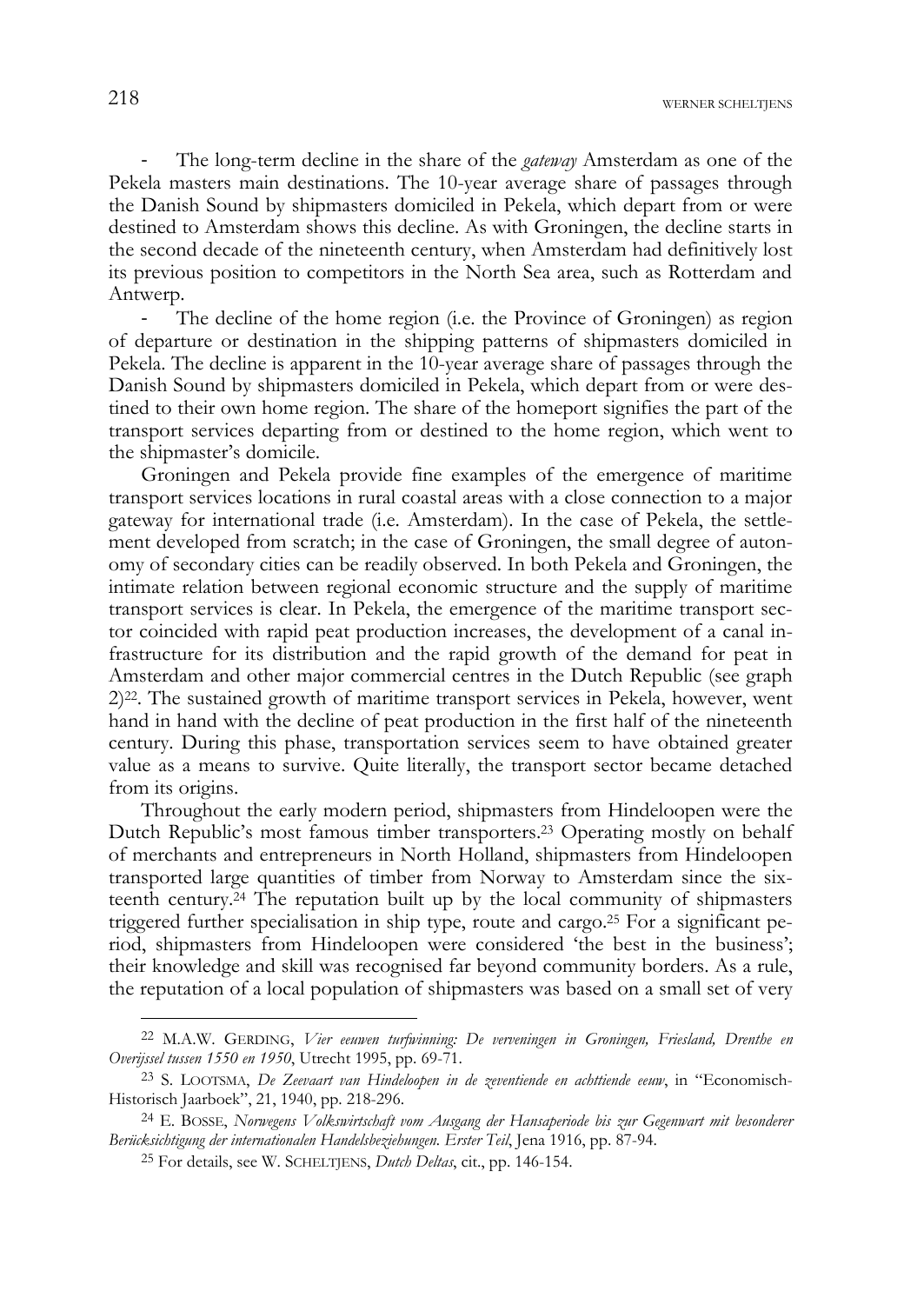specific (repeated) actions. The primary effect of their successful implementation in daily operational practice was one of expansion: newcomers ('new' in graph 3), adhering to local institutions, made the existing population of shipmasters ('known' in graph 3) grow.





Based on STRO and M.A.W. GERDING, *Vier eeuwen turfwinning: De verveningen in Groningen, Friesland, Drenthe en Overijssel tussen 1550 en 1950*, cit.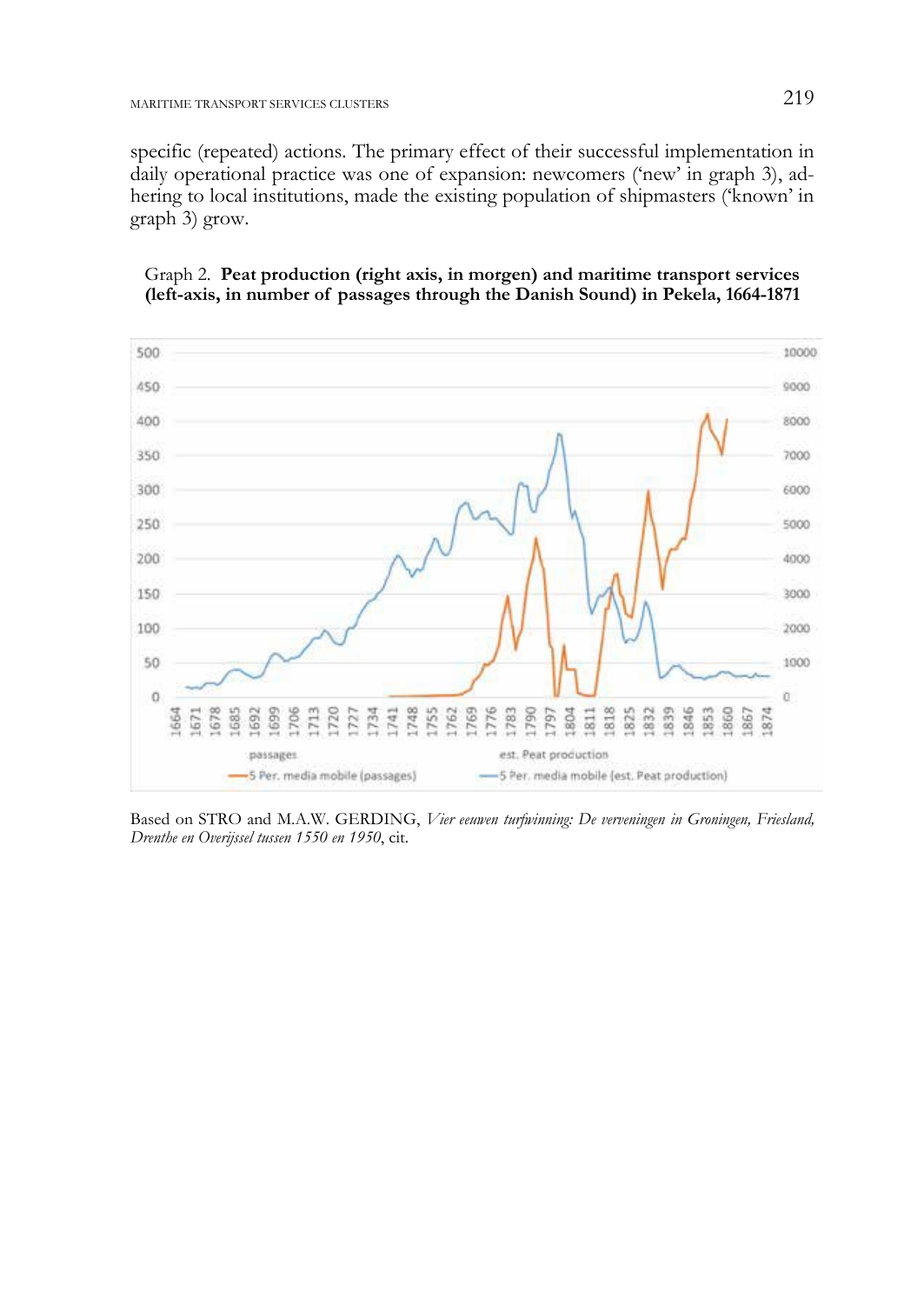

Graph 3. **Long-term development of the population of shipmasters of Hindeloopen, 1670-1790** 

Based on STRO. Published in W. SCHELTJENS, *Dutch Deltas*, cit., p. 152.

This growth was accomplished within a locally endorsed framework of action. Within such local population of shipmasters, the chances to develop an alternative range of maritime transport activities successfully, parallel to the one in which the community had obtained its reputation were small. Indeed, both the process of emergence of a local community and that of its further development were highly path dependent. This, in turn, made local communities vulnerable to changing circumstances in commodity streams or in the community of shipmasters itself. When dramatic changes occurred in the supply of timber from Norway and new timber outlets were sought in the Baltic in the last decades of the seventeenth century, shipmasters from Hindeloopen were able to respond to this geographic supply shift and became the dominant transporters on the routes between the eastern Baltic (Narva, Vyborg, Riga, etc.) and the Dutch Republic in the first half of the eighteenth century.26 Apparently, at that time, their reputation and skill was strong enough to deal with such significant changes.

Inevitably, at some point, saturation was reached. For the shipmasters of Hindeloopen this happened in the late 1730s. There was less and less room for new-

<sup>26</sup> T. LINDBLAD, *Dutch Trade in Narva in the Eighteenth Century*, in *Around Peter the Great: Three Centuries of Russian-Dutch Relations*, C. HORSTMEIER et al. eds, Groningen 1997, pp. 103-114.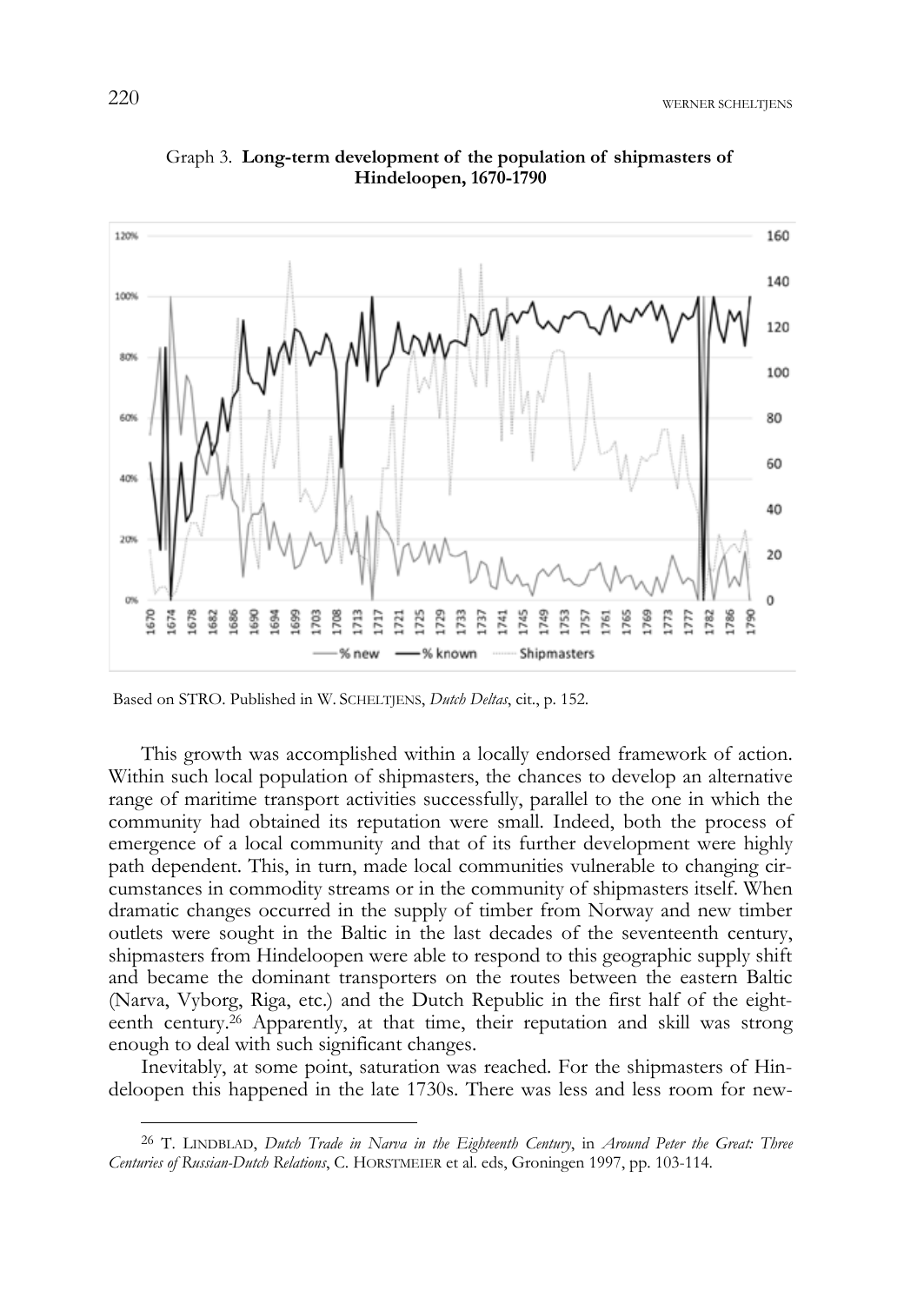comers (see graph 3) and specialisation became a negative factor for the maritime transport sector in the local community. In short, shipmasters' communities provided an informal framework for knowledge acquisition and exchange. Membership of the community was vital. It could have a positive effect, when community membership supported an increase in the benefits of competitive advantage, and a negative effect, when membership led to negative lock-in, leading to the fossilization of the community.

## 2. COMPARISON

-

Several questions arise with regard to the 'Dutch case'. Are the developments outlined above representative for other rural coastal areas as well? After all, the Dutch Republic was a 'modern' economy,<sup>27</sup> which may have preconditioned the birth of a maritime transport sector along its shores. Can the empirical findings about the 'Dutch case' be generalized to serve as theoretical framework for the emergence of maritime transport services clusters in preindustrial Europe? At first sight, the 'Dutch case' seems to comply rather well with the research results of a number of maritime historians, who have addressed the emergence of maritime transport services clusters in specific areas and locations across Europe in preindustrial times. However, the historiography of maritime transport services clusters in preindustrial Europe is unevenly divided. The 'Dutch case' has benefited from a relative abundance of previous research and quantitative data, especially with regard to Dutch transport and trade with the Baltic. Contrastingly, many rural coastal areas seem to have been largely neglected so far, whereas others have been the subject of different kinds of historical research, in which the areas' economic geography plays a secondary role. Moreover, historiographical interest in different aspects of the maritime transport business (seamen, *cabotage*, etc.) and rural coastal areas in preindustrial times takes many different forms, depending on its scientific context. In France, for example, where research on rural coastal areas (*les littorales*) and the societies making a living there is perhaps embedded more strongly in academia than anywhere else in Europe, the socio-cultural approach prevails. In many cases, one small area, one region, or even one place stands in focus, of which all different aspects of social and cultural life related to the sea are described. Often, much attention is paid to the lives and life cycles of 'maritime people' inhabiting rural areas across the French coastline and specialist terminology has been proposed to describe these people as members of a 'special class' of 'gens de mer', 'entrepreneurs de mer' or just 'marins'.28 In short, French historiography of the littoral societies has produced an impressive body of micro-historical 'histoires totales' of small coastal areas and places and their inhabitants, but it has not been concerned with

<sup>27</sup> Cf. J. DE VRIES, A. VAN DER WOUDE, *Nederland 1500-1815. De eerste ronde van moderne economische groei,* Amsterdam 1995 [English version: *The First Modern Economy: Success, Failure and Perseverance of the Dutch Economy, 1500-1815*, Cambridge 1997].

<sup>28</sup> E.g. *Entrepreneurs des mers. Capitaines et mariniers du XVIe au XIXe siècle*, G. BUTI, L. LO BASSO, O. RAVEUX eds, Paris 2017; G. LE BOUËDEC, *Les Bretons sur les mers*, Rennes 1999; T. SAUZEAU, *Les marins de la Seudre, entre sel charentais et sucre antillais, XVIIIe-XIXe siècle*, La Crèche 2005.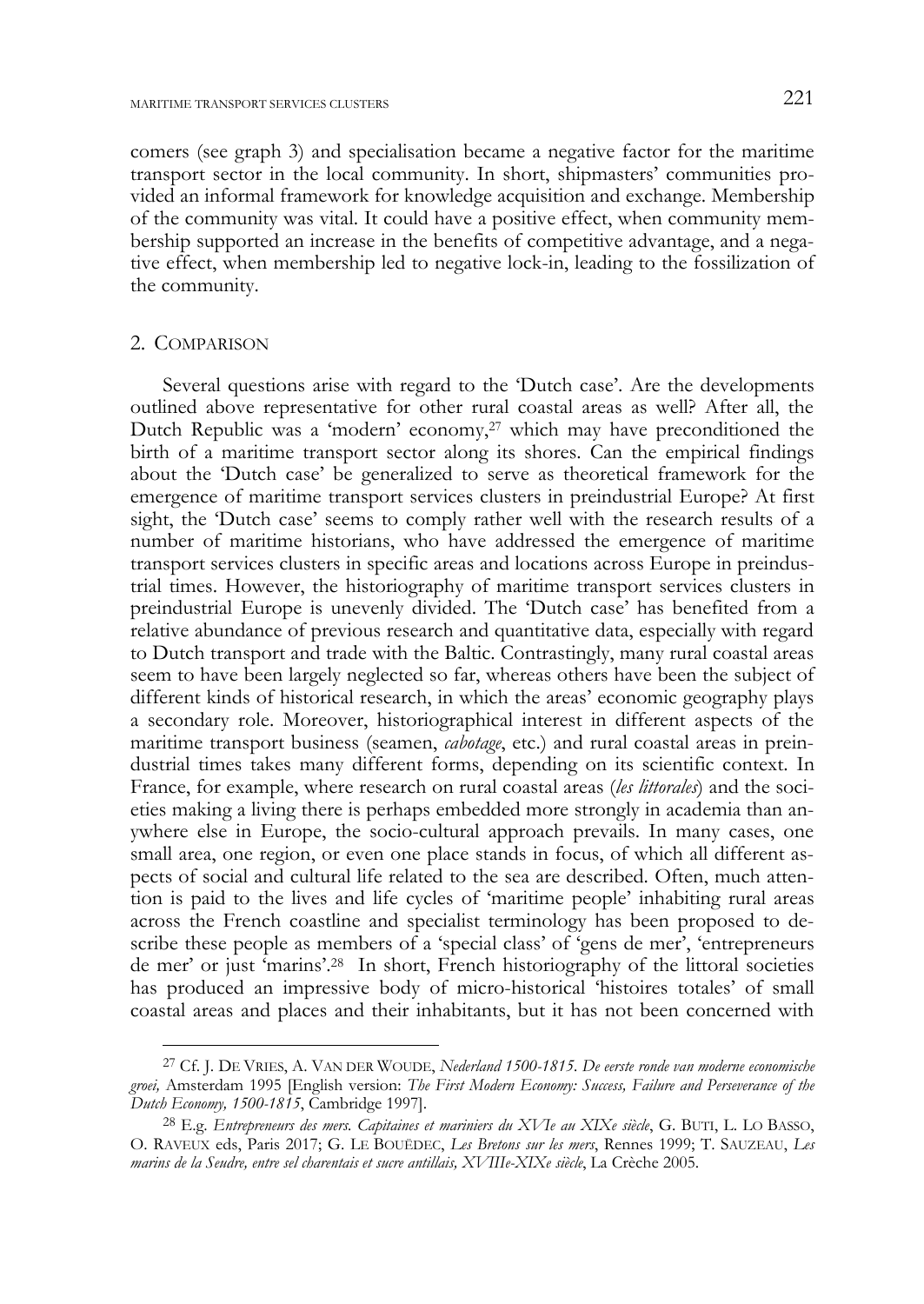the economic geography of the French (Atlantic and Mediterranean) coastline in the larger context of the European (maritime) economy.

Based on a comparison of the 'Dutch case' with descriptive accounts of the maritime transport sector in South-West France and South-West Sweden, this paper hopes to obtain a more diverse insight into the contribution and role of rural coastal areas and their urban *gateways* as catalysts for the rise and decline of regional maritime transport services clusters in the preindustrial European economy.

## 3. SOUTH-WEST FRANCE

A recent analysis of the role of Brittany (Fr. Bretagne) in the Bordeaux wine trade in the eighteenth century29 has highlighted the characteristic features of the maritime transport services sector in a large coastal region stretching from the westernmost point of Brittany to the mouth of the Gironde. The regional economy was dominated by the wine trade from the Bordeaux area, on one hand, and the supply of sardines, oysters and Breton textiles as return cargoes, on the other. The main port in the commercial system of South-West France was Bordeaux; secondary centres of supra-regional commercial activity were Nantes, Lorient and, to some extent, Redon and Brest. Moreover, two ports further north, Morlaix and Saint-Malo, had strong connections with the wine trade in South-West France. These ports were described by Kimizuka as 'ports de commandement' and 'portsdonneurs d'ordre', which indicates that information about trade and transport accumulated in these ports; they served as regional markets for the supply of transport services. In Kimizuka's analysis, the focus lies on regional coastal traffic in South-West France, or *cabotage*, which was practiced by a large number of rural coastal communities depicted as "ports de service".

Kimizuka's survey reveals the existence of three regional cabotage services clusters: Blaye, Roque-de-Thau and Plassac (Estuary of the Gironde), the Côte des Abers and the Golfe du Morbihan<sup>30</sup>. Moreover, the different attitudes of secondary ports and the impact of operational specialisation on these services clusters are revealed. Insofar as the attitudes of secondary ports is concerned, the predominance of Bordeaux increases in the course of the eighteenth century and provokes defensive reactions in the secondary ports. The latter, insofar as the size of their local *cabotage* fleet allowed them to do so, tried to keep the organisation of transportation services in their own hands. This was the case in Landerneau and Concarneau, who delivered local produce to Bordeaux in exchange for wine. However, the position of the secondary port of Redon was different: it did not have a large local *cabotage* fleet and, therefore, had to accept the services of surrounding small ports for its commercial activities.31 Regarding the impact of operational specialisation on transport services locations in South-West France, Kimizuka makes an interesting distinction between straightforward sailing on regular routes (*rotations régulières*), on

j

<sup>29</sup> H. KIMIZUKA, *Bordeaux et la Bretagne au XVIIIe siècle. Les routes du vin*, Rennes 2015.

<sup>30</sup> *Ibid*., pp. 136; 147-155.

<sup>31</sup> *Ibid*., p. 134.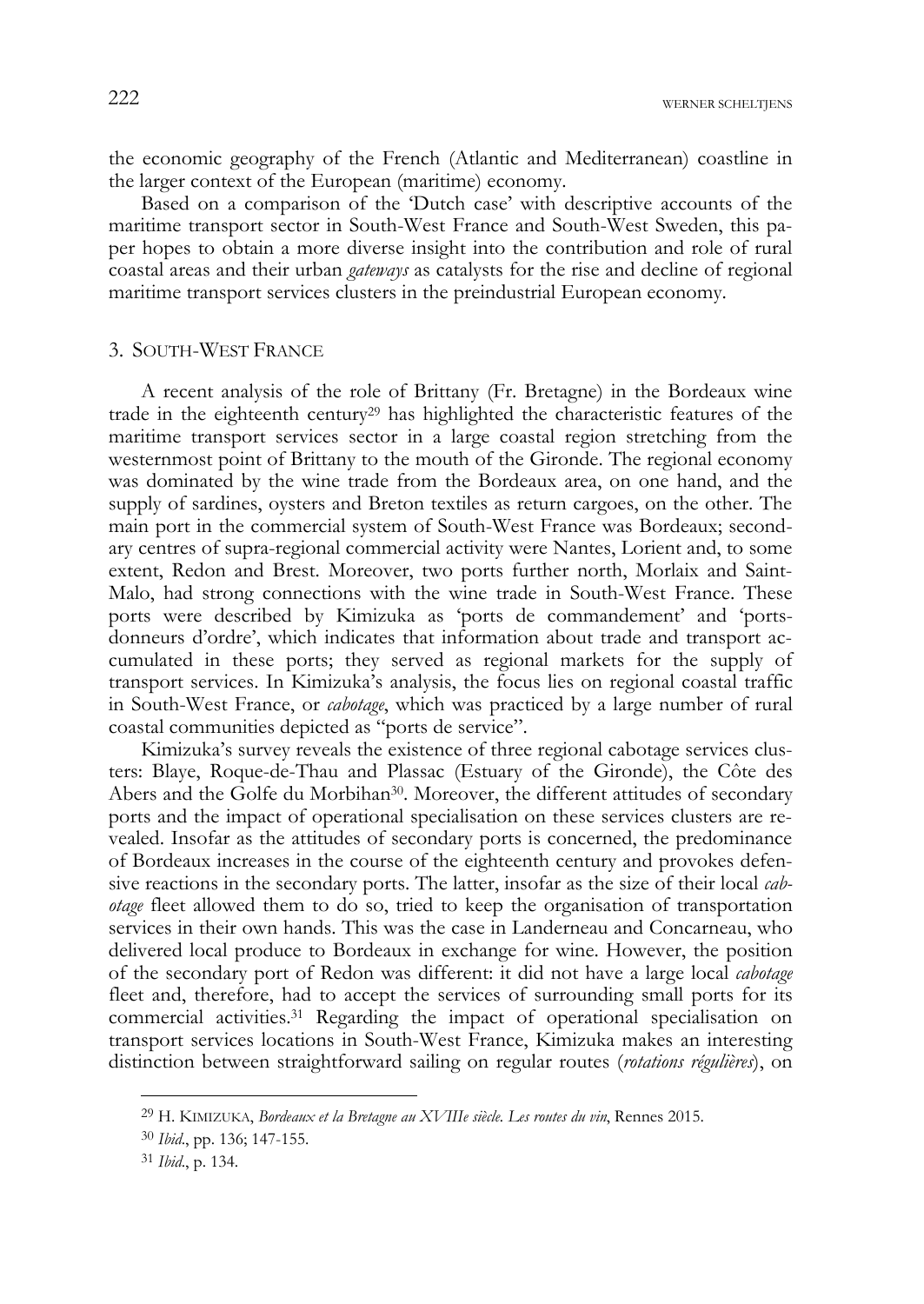one hand, and *tramping*, on the other. He argues that, in practice, both types of operations were combined and that both reveal the continued dependence on the Bordeaux wine trade as the driving force of the activities of *caboteurs* in South-West France.32

Whereas Kimizuka's analysis identifies the different functions of ports in a regional system, but provides only scarce information about changes to it, the microhistorical research of Thierry Sauzeau has highlighted the impact of changes in regional economic structure and international trade networks on the maritime services locations in the Marennes, North of the Gironde.33 Rather than maintaining a focus on shipmasters, like in the "Dutch case" or Kimizuka's analysis, Sauzeau deals with 'gens de mer' in general, i.e. with anyone engaged in maritime life in the rural coastal area depicted as Marennes. Significantly, Sauzeau shows the impact of exogenous and endogenous factors on the dynamics of maritime services in the Marennes between 1760 and 1860. In particular, he highlights the negative impact of the French revolution as external factor34 and of *recul social* in the wake of a reorientation of Bordeaux' commerce towards the slave trade as an endogenous factor.35 In the end, both factors provoked the reorientation of the 'gens de mer' of Marennes to novel activities such as the cultivation of oysters.

### 4. SOUTH-WEST SWEDEN

Every time, when the herring swarms 'suddenly' came to the shores of South-West Sweden, a rural coastal region with Göteborg and a number of smaller staple towns (Kungälv, Marstrand, Strömstad, Uddevalla) as its main urban centres, the entire region seems to have turned into a 'place-to-be' for fortune seekers. For as long as the herring was abundant in its coastal waters, South-West Sweden turned into a vital and attractive centre of economic activity. However, when the herring period came to a close and fisheries became less and less rewarding, the coastal region declined rapidly and went back to its previous state, waiting for the herring to return. Nine so-called 'Bohuslän herring periods', named after a Swedish province in South-West Sweden, have been identified in the past 1000 years, each of them lasting for several decades and followed by an interval period of 50 or more years.<sup>36</sup>

<sup>32</sup> *Ibid*., pp. 162-163.

<sup>33</sup> T. SAUZEAU, *Les gens de mer du quartier de Marennes et l'institution des invalides de la Marine (milieu XVIIIe-milieu XIXe siècle)*, in "Annales de Bretagne et des Pays de l'Ouest", 120, 2013, pp. 179-192.

<sup>34</sup> IDEM, *Les marins*, cit., p. 42.

<sup>35</sup> *Ibid*., pp. 30-32.

<sup>36</sup> J. ALHEIT, E. HAGEN, *Long-term climate forcing of European herring and sardine populations*, in "Fisheries Oceanography", 6, 1997, pp. 130-139.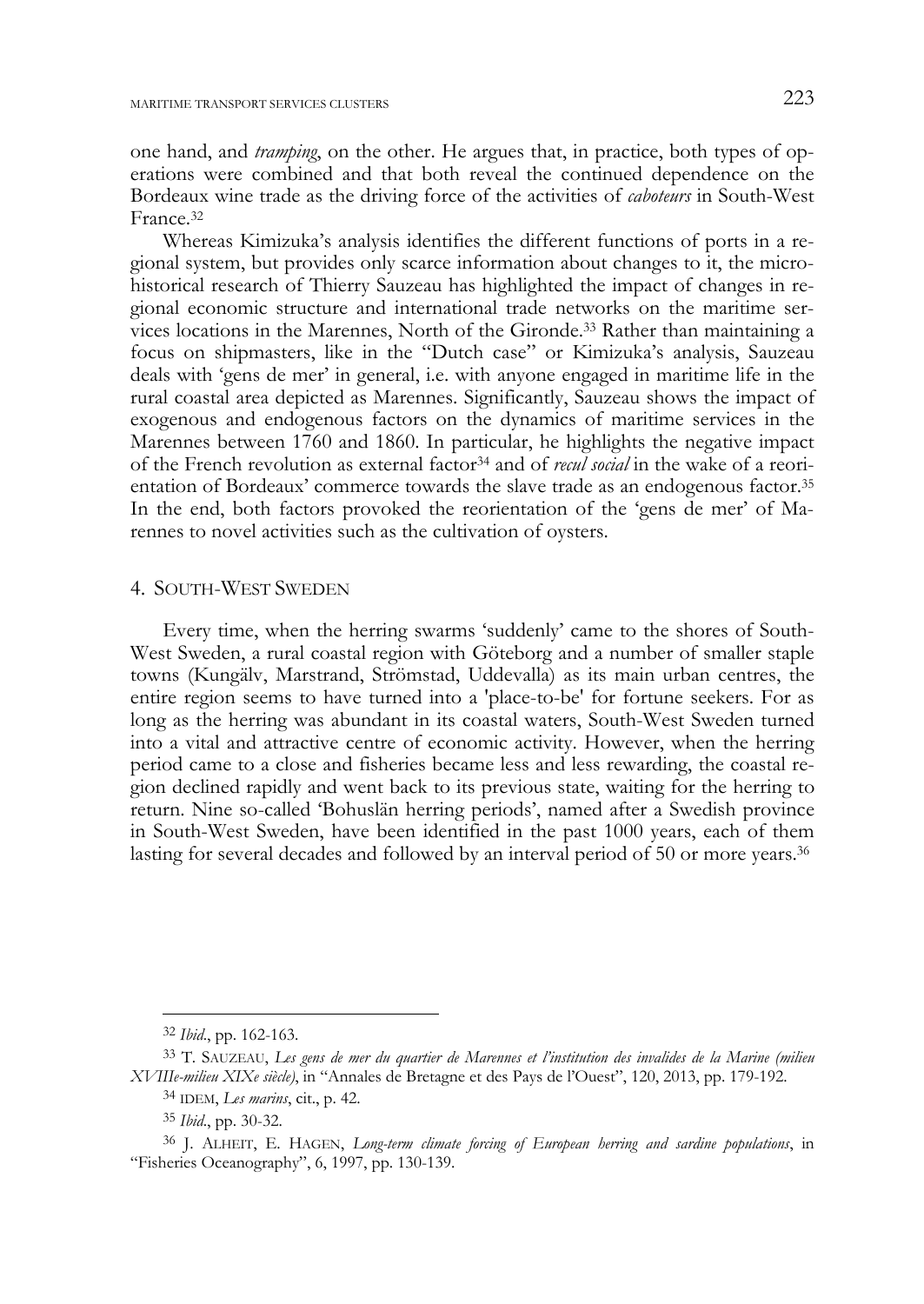

Graph 4. **Sound passages by Swedish shipmasters, 1629-1799 (polynomial trend)** 

Based on STRO.

-

Registrations of ships passing through the Danish Sound (in either direction) between 1629 and 1799 show clear increases in the activities of shipmasters from South-West Sweden during the herring periods of the latter part of the seventeenth century (ca. 1660-1680 according to Alheit & Hagen 1997) and in the second half of the eighteenth century (1747-1809). Different coastal regions dominated these herring periods: next to a considerable number of masters from Stockholm and its surroundings, the coastal communities of *Hallands Län* dominated the seventeenthcentury herring period. Because Swedish masters benefited from tax-freedom in the Sound between 1645 and 1710, the registered number of passages by Swedish masters remains artificially low during the seventeenth-century herring period. During the herring period of the second half of the eighteenth century, which is known as the 'Great' Bohuslän herring period and is one of the best-documented herring periods of the pre-modern world,37 coastal communities in *Västra Götalands Län* and *Skane Län* realized the largest annual number of passages through the Danish Sound.

The 'Great' Bohuslän herring period (1747-1809) differed from previous periods because of the Swedish government's conscious efforts to make the herring-

<sup>37</sup> A. CORTEN, *Herring and Climate: changes in the distribution of North Sea herring due to climate fluctuations*, Groningen 2001.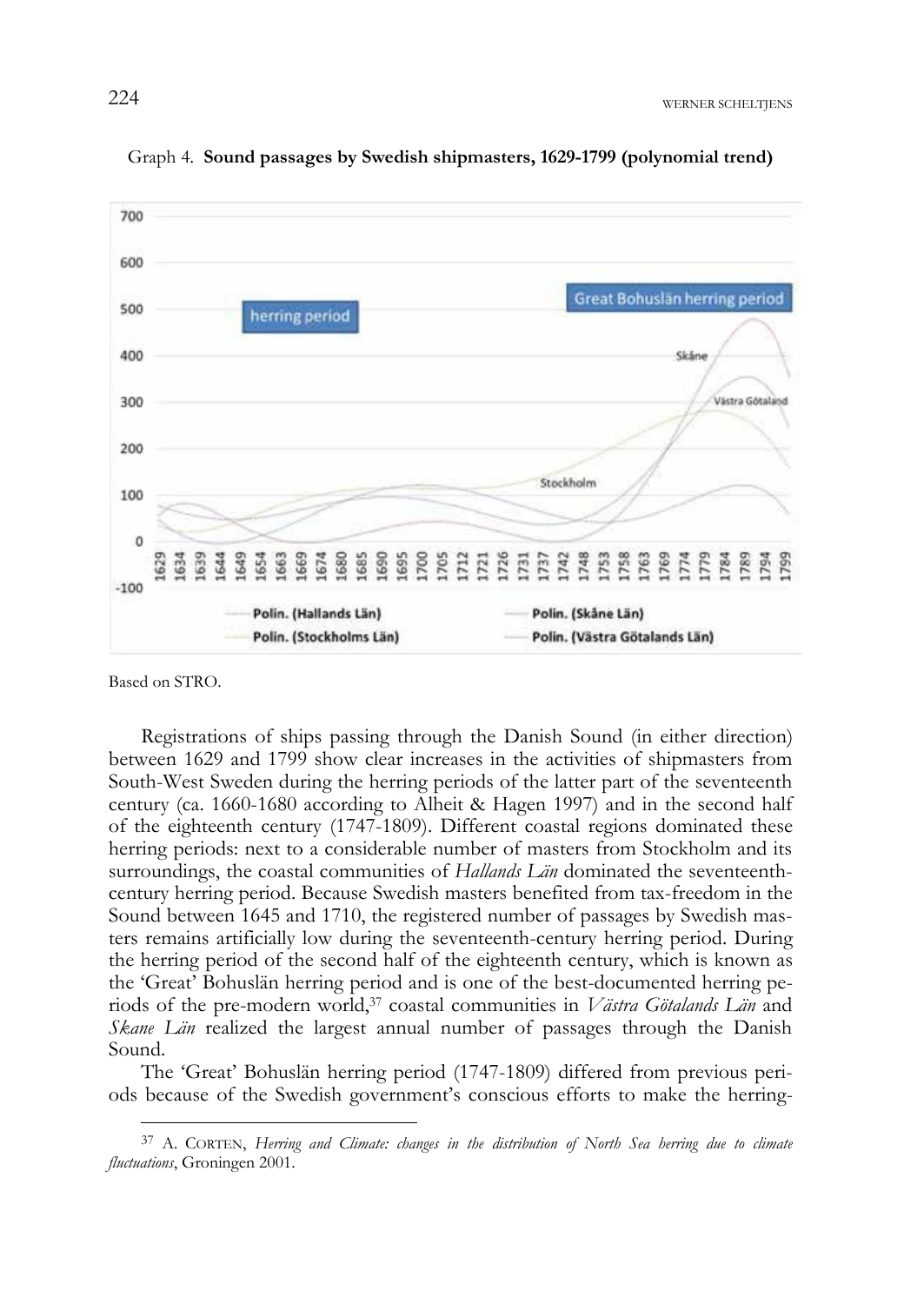based economic prosperity last. The Swedes attempted to capitalize on the herring period by using it as a means for increasing commerce and navigation.38 Several coastal communities in South-West Sweden experienced intensive migration and rapid population growth. The fortunes of the 'Great' herring period had a direct effect on the urbanization process in the region.39 Small west-coast towns like Strömstad, Marstrand and Kungälv experienced spectacular demographic growth. In Uddevalla, the large influx of immigrants created particular health and safety issues, which urged the local authorities to elaborate extensive *Regulations for ports*, published in 1771.40 All of these changes in the urban environment were driven by the *herring fever* that South-West Sweden experienced during the 'Great' Bohuslän herring period. The *fever* found support in novel commercial regulations, such as the *Complete Regulations for the North Sea fisheries* (1774), which stated that "the fisheries should no longer be hindered by granting royal privileges or monopolies to individuals"41. The incentives of the Swedish government, which tried to make the herring-related prosperity last, facilitated the emergence of a shipping services industry in South-West Sweden during the 'Great' Bohuslän herring period. Gradually, the structure of shipping services started to change from short-track transportation of local natural resources to regular long-haul traffic between the Baltic, the Southern Atlantic coast and the Mediterranean.42

Key data for the maritime transport community of Torekov, a coastal village in South-West Sweden (see table 2), show:

The transport community's rise from 1750 onwards and a peak between 1770 and 1800. The 10-year averages of the number of passages through the Danish Sound by masters domiciled in Torekov are indicative of the transport community's long-term development.

The predominant share of transportation on routes that do not depart from or are destined to the home region of the masters, i.e. South-West Sweden. The 10-year average share of passages through the Danish Sound by shipmasters domiciled in Torekov, which depart from or are destined to 'third areas' and do not call at ports in the home region, was more than 50% from 1750 onwards and continued to increase during the rest of the eighteenth century.

j

<sup>38</sup> A.V. LJUNGMAN, *The Great Bohuslän herring-fisheries*, in "Report of the Commissioner of Fish and Fisheries", IX, 1878, pp. 220-239.

<sup>39</sup> S. LILJA, *Small Towns in the periphery: population and economy of small towns in Sweden and Finland during the early-modern period*, in *Small Towns in Early-Modern Europe*, ed. P. CLARK, Cambridge 1995, pp. 60-76 there 60.

<sup>40</sup> A.V. LJUNGMAN, *The Great*, cit., p. 234.

<sup>41</sup> *Ibid*., p. 234.

<sup>42</sup> On the rise of Scandinavian shipping in the second half of the eighteenth century, see: H.C. JOHANSEN, *Scandinavian Shipping in the late eighteenth century in a European perspective*, in "The Economic History Review", New Series, 45, 1992, pp. 479-493.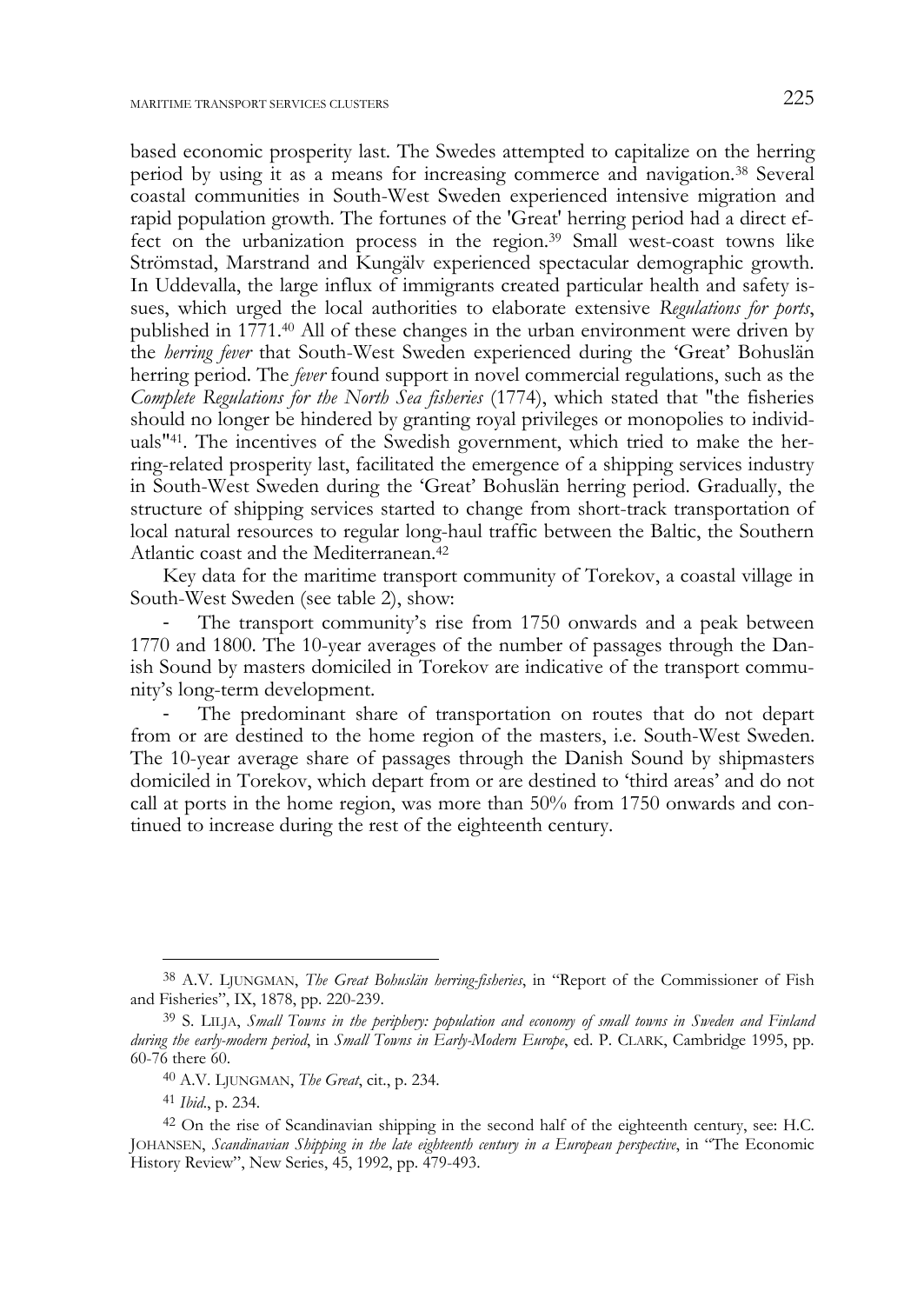| Period  | <b>TOTAL</b>   | 3rd A  | HR    | HP    | Gothenburg |
|---------|----------------|--------|-------|-------|------------|
| 1700-09 | $\overline{2}$ | 100%   | $0\%$ |       |            |
| 1710-19 |                |        |       |       |            |
| 1720-29 | 3              | $11\%$ | 89%   | 25%   | 43%        |
| 1730-39 | 24             | 62%    | 38%   | 8%    | 23%        |
| 1740-49 | 7              | 26%    | 74%   | $6\%$ | 50%        |
| 1750-59 | 16             | 56%    | 44%   | 20%   | 56%        |
| 1760-69 | 10             | 51%    | 49%   | $6\%$ | 64%        |
| 1770-79 | 61             | 67%    | 33%   | $7\%$ | 66%        |
| 1780-89 | 118            | 74%    | 26%   | $7\%$ | 65%        |
| 1790-99 | 84             | 80%    | 20%   | $6\%$ | 63%        |
| 1800-09 | 28             | 85%    | 15%   | $1\%$ | 74%        |
| 1810-19 | 7              | 61%    | 39%   | $7\%$ | 72%        |
| 1820-29 | 12             | 68%    | 32%   | $6\%$ | 37%        |
| 1830-39 | 5              | 71%    | 29%   | 17%   | 44%        |
| 1840-49 | 8              | 37%    | 63%   | 33%   | $0\%$      |
| 1850-56 | 10             | 8%     | 92%   | 62%   | 15%        |

Tab. 2. **Key data about the maritime transport communities of Torekov** 

Based on STRO. Legenda: TOTAL = 10-year average of the total number of passages through the Danish Sound by shipmasters domiciled in Torekov;  $3rd A =$  share of passages to or from other areas than the homeregion (HR) of the shipmaster (here: South-West Sweden);  $HP =$  share of passages to the homeport of the shipmaster (as share of HR); Gothenburg  $=$  share of passages to or from the selected maritime transport communities' gateway (here: Gothenburg).

‐ The long-term increase in the share of the *gateway* Göteborg as one of Torekov masters' main destinations. The high share throughout the second half of the eighteenth century is followed by a sharp decline after 1800. The rise and decline are shown as the 10-year average share of passages through the Danish Sound by shipmasters domiciled in Torekov, which depart from or were destined to Göteborg.

The decline of the home region (i.e. South-West Sweden) as region of departure or destination in the shipping patterns of shipmasters domiciled in Torekov during the 'Great' Bohuslän herring period and its recovery in the first half of the nineteenth century, when the community of Torekov itself had lost its significance. The decline is shown as the 10-year average share of passages through the Danish Sound by shipmasters domiciled in Torekov, which depart from or were destined to their own home region. The share of the homeport signifies the part of the transport services departing from or destined to the home region, which went to the shipmaster's domicile.